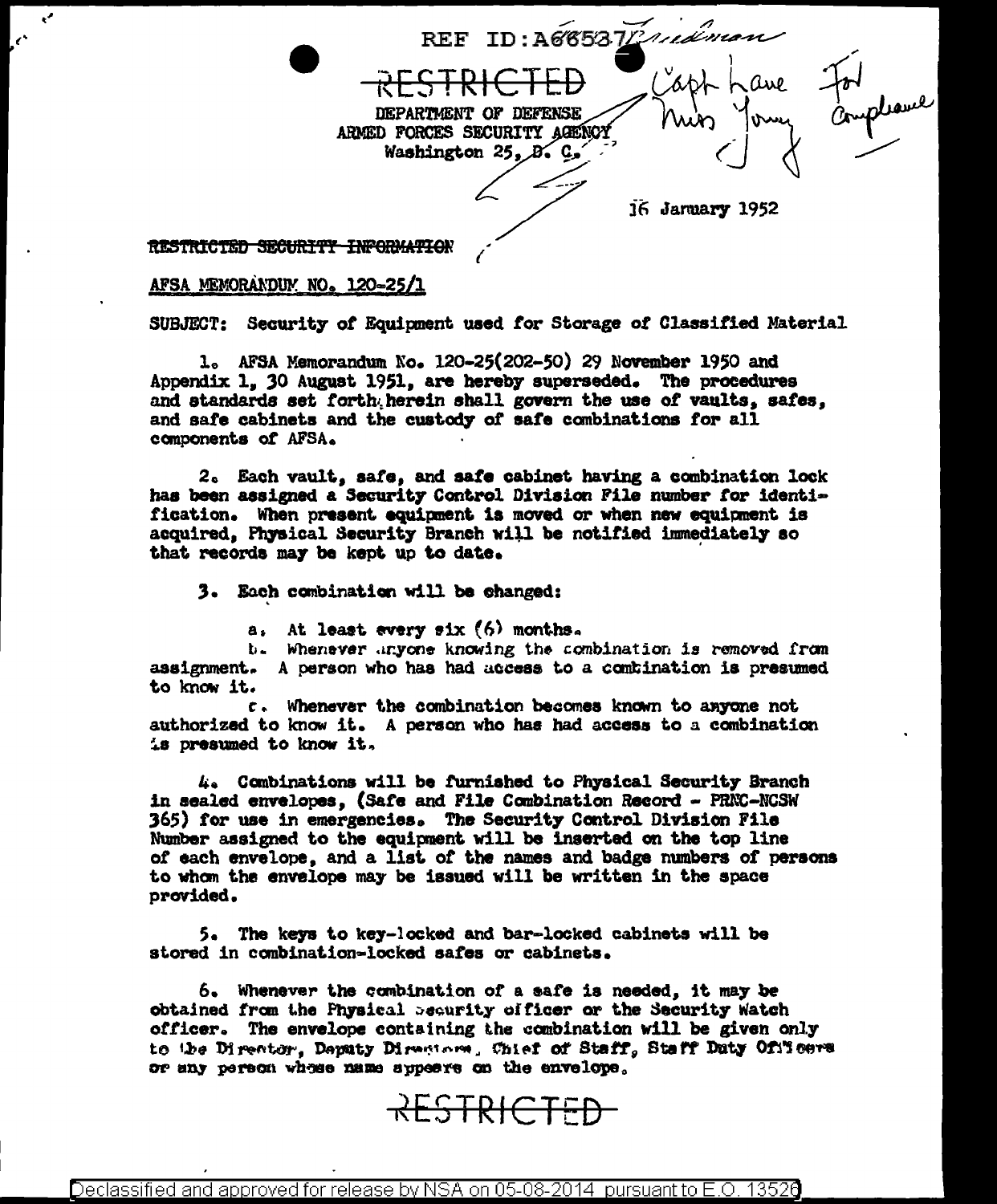## REF ID: A66532  $RFS + RIC$

## AFSA MEMORANDUM NO. 120-25/1

7. Responsible Chiefs and Heads of organizational units will insure that the instructions listed below are understood and followed by all persons in their units who are responsible tor locking and cheeking aarea and cabinets.

a. When a combination lock is being locked, the combination dial should be turned in one direction at least four  $(4)$  complete turns. It should not be turned one way and then the other, and IT SHOULD NOT BE SPUN RAFIDLY.

b. Betore a safe-cabinet is locked, all drawers must be completely closed. After the canbination is turned, the locker should check by depressing the latch of each drawer and attempting vigorously to open the drawer.

c. When a cabinet is being secured with a bar lock, the locker should insure that the bar is put through all fasteners and that the padlock is completely closed and locked.

d. When a cabinet ot any type is being secured, care should be taken to insure that loose papers, paper clips, etc., do not become wedged behind drawers or in the drawer tracks.

8. Each piece of equioment used to store classified matter will bear, posted in a conspicuous place, a list *ot* the names, heme addresses, and home telephone numbers of all persons authorized to open the equipnent ind use its contents.

*9o* A Security Record Certiricate will be posted on each piece or equipment used tor the storing *ot* classified material and on each door to a room which has been declared a restricted or secured area. On this sheet will be recorded the date and time or each opening, locking, and checking of the equipment or door and the signature of the person who pertorms the function. When these sheets beccme completely filled, they will be signed by the chief or head of the organizational unit concerned and forwarded to Physical Security Branch for review.

10. Each piece of equipment used for the storage of classified material will, when open and in use, bear  $a$  red card with the print legend "Open". When it is closed and locked the card will be reversed to reveal the legend "Closed"·

ll. Each equipment used to store only unclassified material will bear a legend to that effect signed by the appropriate unit Chief or Head.

RESTRI<del>CTED</del>